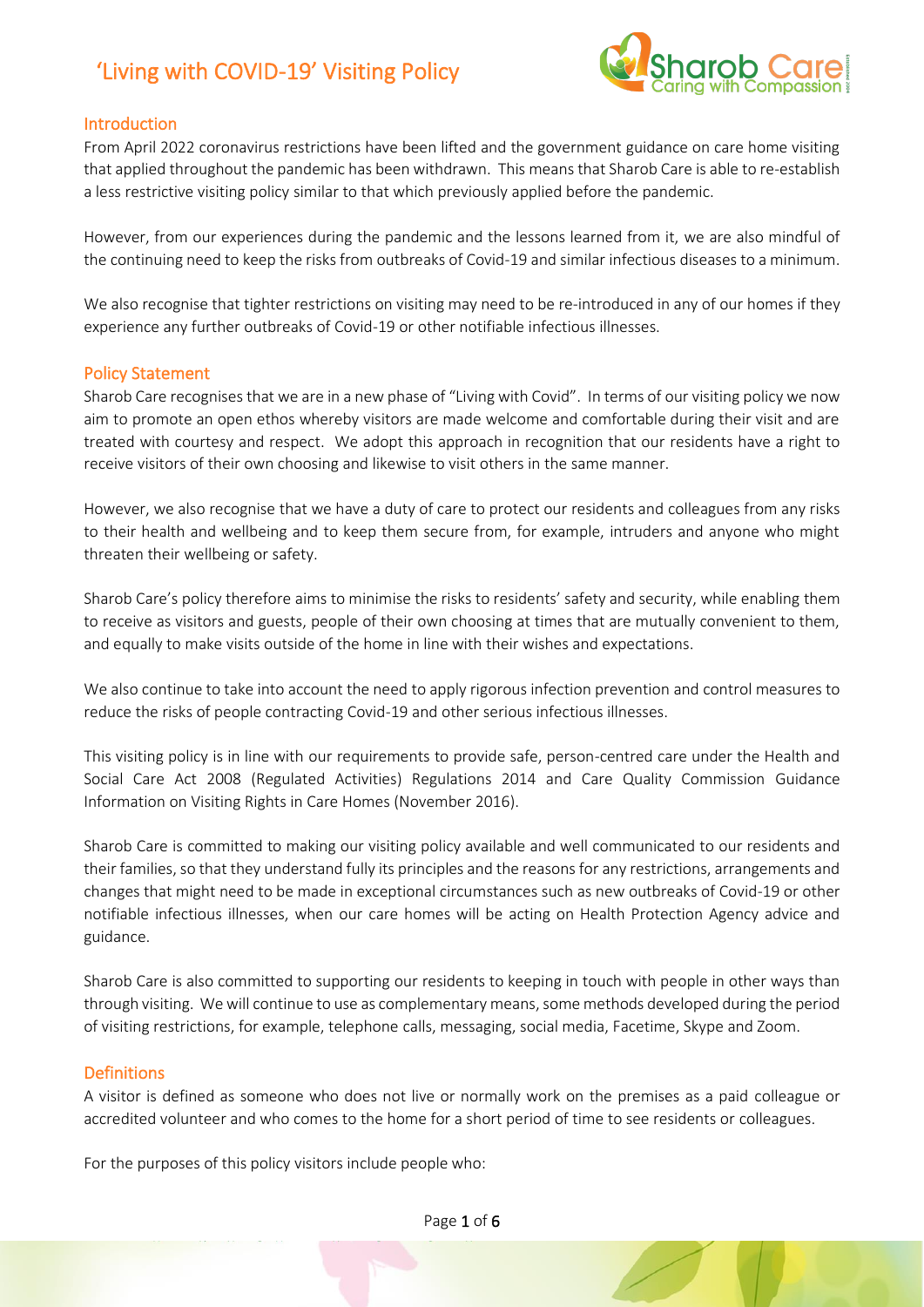

- deliver, provide or supply goods and services that have been bought or commissioned by the home, colleagues or residents, including repairs and maintenance
- provide professional services to residents such as GPs, community nurses, pharmacists, occupational therapists, physiotherapists, ministers of religion, social workers, advocates, hairdressers, opticians, etc
- visit residents on a personal or social basis regularly or occasionally, eg relatives, friends and others who come to see an individual resident
- come to the home to see colleagues for any reason
- visit the home on a professional or business basis, e.g. external managers, inspectors and other personnel from the employing organisation or similar who may not be coming specifically to see individual residents, but who may have some contact with them depending on the nature and purpose of their visit.

### Principles of Care Home Visiting

The general policy of Sharob Care is that residents may receive visitors at any times that are acceptable and reasonable to them and it does not impose any general restrictions. We recognise that there could be occasions when a resident finds it difficult or inconvenient to receive a visitor, e.g. because of ill health or particular circumstances. However, any such decisions to refuse or defer access will be determined by those individual circumstances and the wishes of the resident will always remain paramount.

Residents have the right to receive visitors in the privacy of their own room and for the visits to remain private. Where it is inconvenient or uncomfortable to use the resident's own room, e.g. because of numbers, the home will arrange for a more suitable venue in line with the resident's wishes.

Colleagues should make enquiries on the nature and purpose of any visits only where the resident is evidently vulnerable to harm or injury or there is evidence that the resident may have been subject to some form of abuse because of a visit or the actions of a visitor. If there is evidence of abuse, Sharob Care will follow its safeguarding procedures.

Normally, the home will get to know whom a resident has or wishes to have as a visitor so there will be no reason to enquire into the nature and purpose of the visit. Where a resident receives a visit from an apparent stranger or at an unusual or irregular time it is appropriate to ask the resident first whether he or she wishes to receive the visitor.

In coming across strangers it may be appropriate and reasonable for colleagues to enquire about the identity of the person and the nature and purpose of the visit, especially if the resident is uncertain or confused by it.

In connection with their service user plan, residents are asked by the appropriate person whom they are likely to have as bona fide visitors and any people whom they would find unacceptable or whom they would wish to be consulted over first before receiving them.

This information, with the resident's consent, is recorded on the service user plan and provides some general guidance to colleagues under circumstances where they are uncertain about a visitor's credentials or credibility. However, colleagues will always consult the resident or their representatives whenever in doubt.

The home will ensure that all visits are conducted in a risk-managed way that considers the needs of our service users and the practicalities arising from the physical features and layout of the home.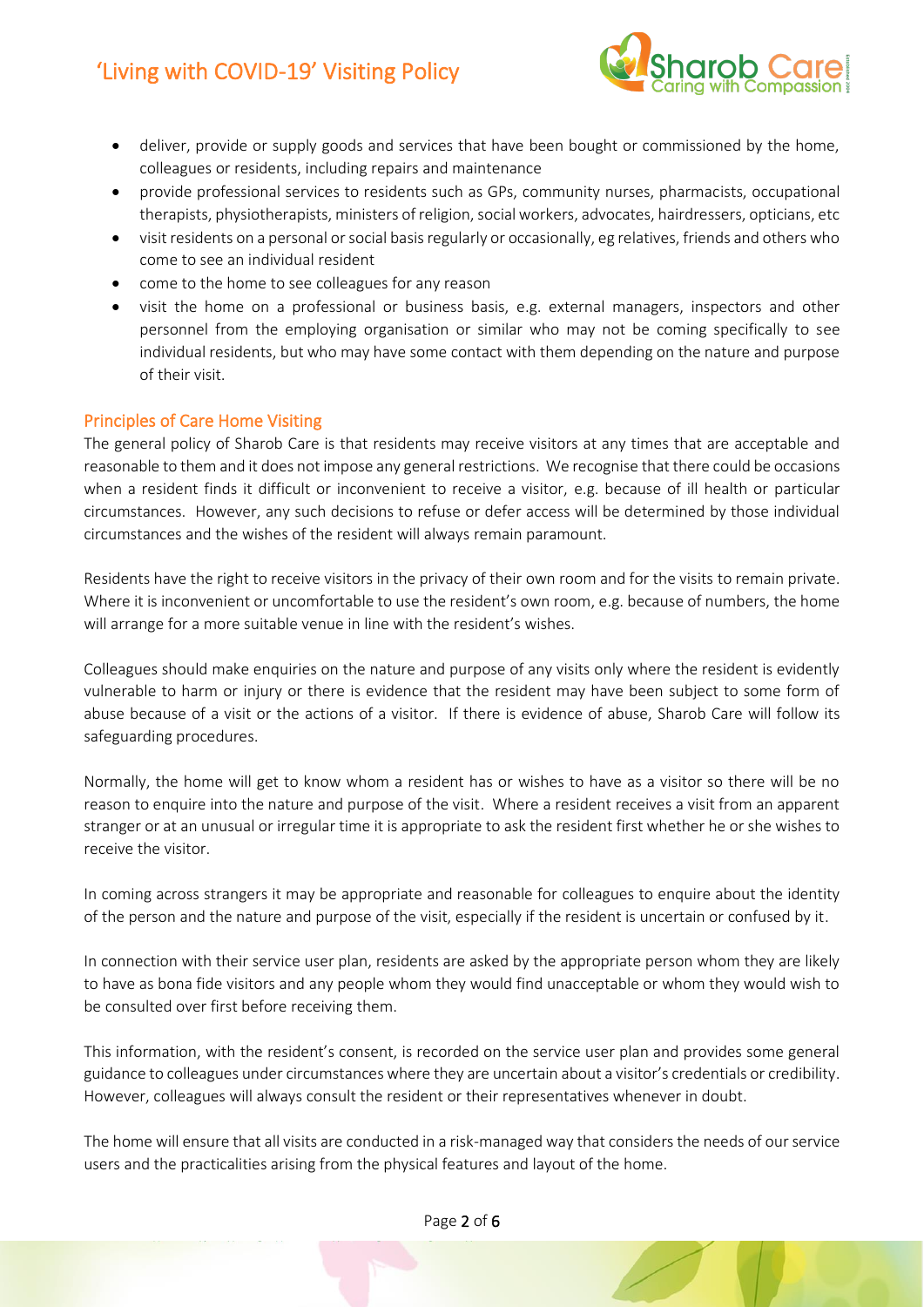

### Visiting Arrangements under "Living with Covid"

Although legal restrictions have now gone, there is still a risk from Covid-19 transmission, therefore Sharob Care will continue to have in place infection prevention and control measures to reduce risks to residents and our colleagues from experiencing further outbreaks. These can be summarised as follows:

We will ask prospective visitors to contact the home in advance of a visit to check that it is safe to visit at the time of the visit. This will enable the care home to regulate the numbers of people in the care home at certain times, which, if large, could increase risk of infection spread.

Visitors are no longer required to provide a negative test before a visit, but the care home will asks prospective visitors to confirm (as part of the signing in procedures) that they are free from any of the recognised symptoms for Covid-19 and other respiratory infections and infectious diseases, including the common cold and avoid visiting if they have any of the recognised symptoms.

Sharob Care asks all visitors to follow basic Covid-19 and general infection prevention and control procedures while in our homes, i.e.:

- Maintain, as far as possible, a safe physical distance between people, who they meet around the home, which should be a minimum of one metre
- continue to wear face coverings when moving through and around the communal areas of the care home when there are large numbers of people around
- observe good hand hygiene as directed by any notices using the care home's equipment and facilities.

Sharob Care will ensure that there is good ventilation throughout our premises and particularly in any dedicated visiting areas being used.

Prospective visitors who have tested positively for Covid-19 in the last seven days whether symptomatic or not should clearly not visit until they are satisfied through further testing that it is safe from them to visit.

Visitors previously described as "essential care givers", who continue to provide some degree of personal care to the resident they are visiting and are visiting regularly are required to:

- take a lateral flow test (supplied by Sharob Care) twice a week three or four days apart following the same protocols as paid colleagues.
- to wear suitable PPE while carrying out any care tasks as would a paid care colleagues.

Sharob Care will continue our policy of supporting people who need to visit flexibly on compassionate grounds such as when a resident is terminally ill and receiving end-of-life care.

### Out of Home Visiting

There are now no restrictions to care home residents making visits outside of the care home for a set purpose for a short or longer period, which could include the following:

- to go or to be taken to visit family members or friends
- to stay with family and friends for one or more nights
- to go away on holiday

Page 3 of 6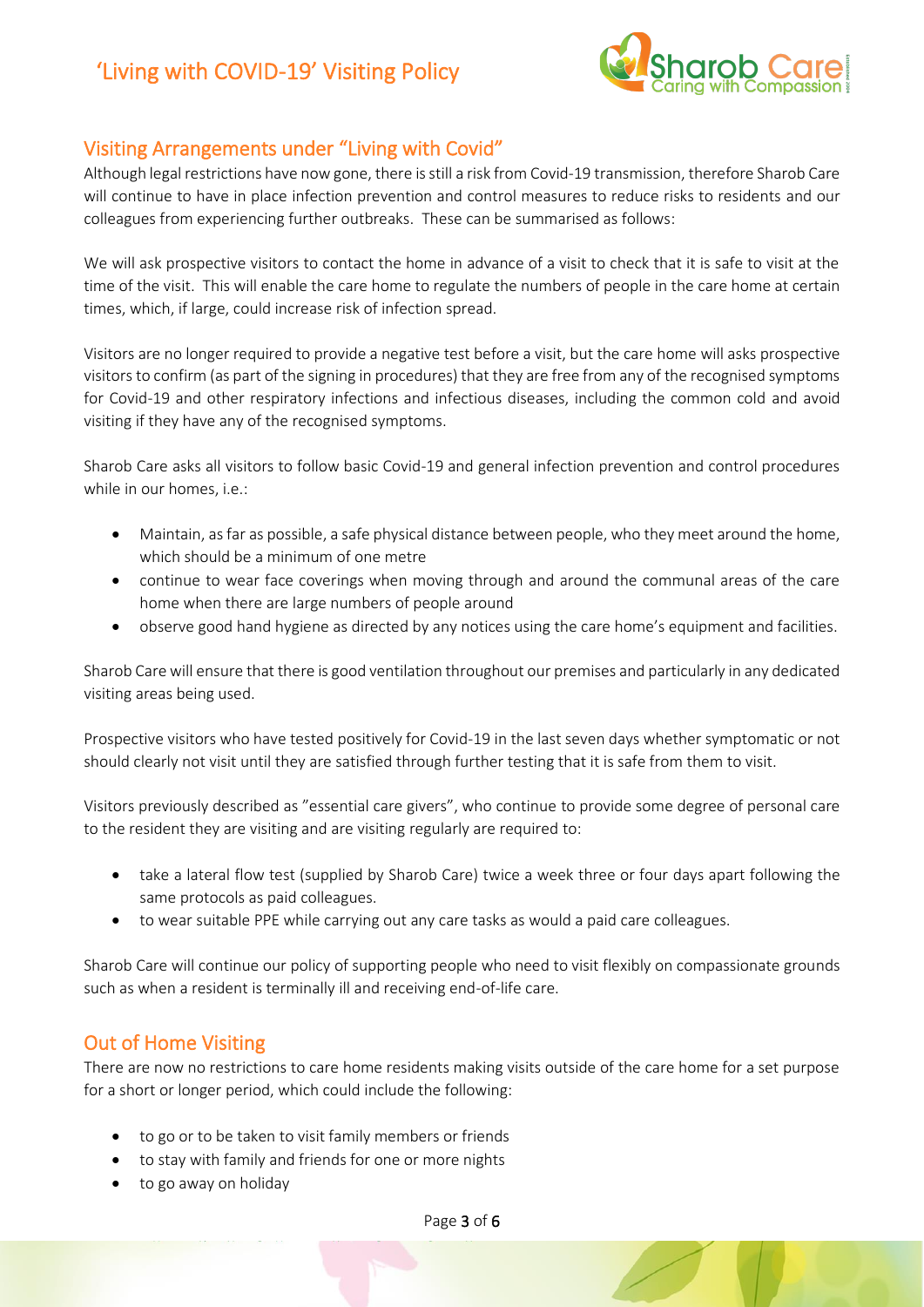

- to have a period in hospital
- to go shopping
- to visit a café or restaurant
- to attend a sporting event or place of entertainment
- to attend or take part in a local community event
- to go to a place of work or education.

Sharob Care considers that their residents have the right to go out as any community member and that any restrictions that breach their rights, e.g. because of mental incapacity must be legally authorised.

However, while there are still risks of community transmission of Covid-19, we also maintain that out of home visits must be conducted in a risk-managed way that considers:

- the needs of the service users
- their safety and security when making the visit
- the practicalities involved in ensuring the visits can be safely made
- the risks to other residents from subsequent exposure to infection.

Sharob Care will support out of home visiting by balancing the benefits to its residents against the risks of being exposed to Covid-19 and their consequences to the person and other residents.

### Covid-19 Risk Factors to Consider

Visits or outings, including communal outings, are carefully planned by considering:

- the purpose and nature of the outing or visit
- if it involves being indoors (higher risk) and/or outdoors (lower risk)
- if it involves use of public (higher risk) or private transport (higher risk)
- if it involves an emergency visit or overnight stay in hospital (considered high risk)
- how much support the person will need from colleagues or others to make the visit
- how far the current conventions regarding physical distancing, wearing of face coverings and hand hygiene will be adhered to (risks will increase with non-adherence)
- if there are less risky alternatives to achieving the same purpose as the outing or out of home visit
- the amount of time available to plan the outing or visit and to take all the precautions necessary to make it safe
- the vaccination status of residents, the people they are visiting
- the availability of rapid antigen testing, which can be carried out before and after the visit or outing
- levels of infection in the community with current variants of concern

### Returning to the Care Home from an Outside Visit

.

Sharob Care will not ask residents to self-isolate on return from an outside visit. We will always carry out a risk assessment to check against potential infectiousness and the implications for the individual and other residents.

### Visiting Arrangements After a Care Home Infectious Illness Outbreak

Sharob Care understands that an outbreak is defined as two or more confirmed cases of Covid-19 or clinically suspected cases of Covid-19 among people in the same setting, with the onset of symptoms within 14 days.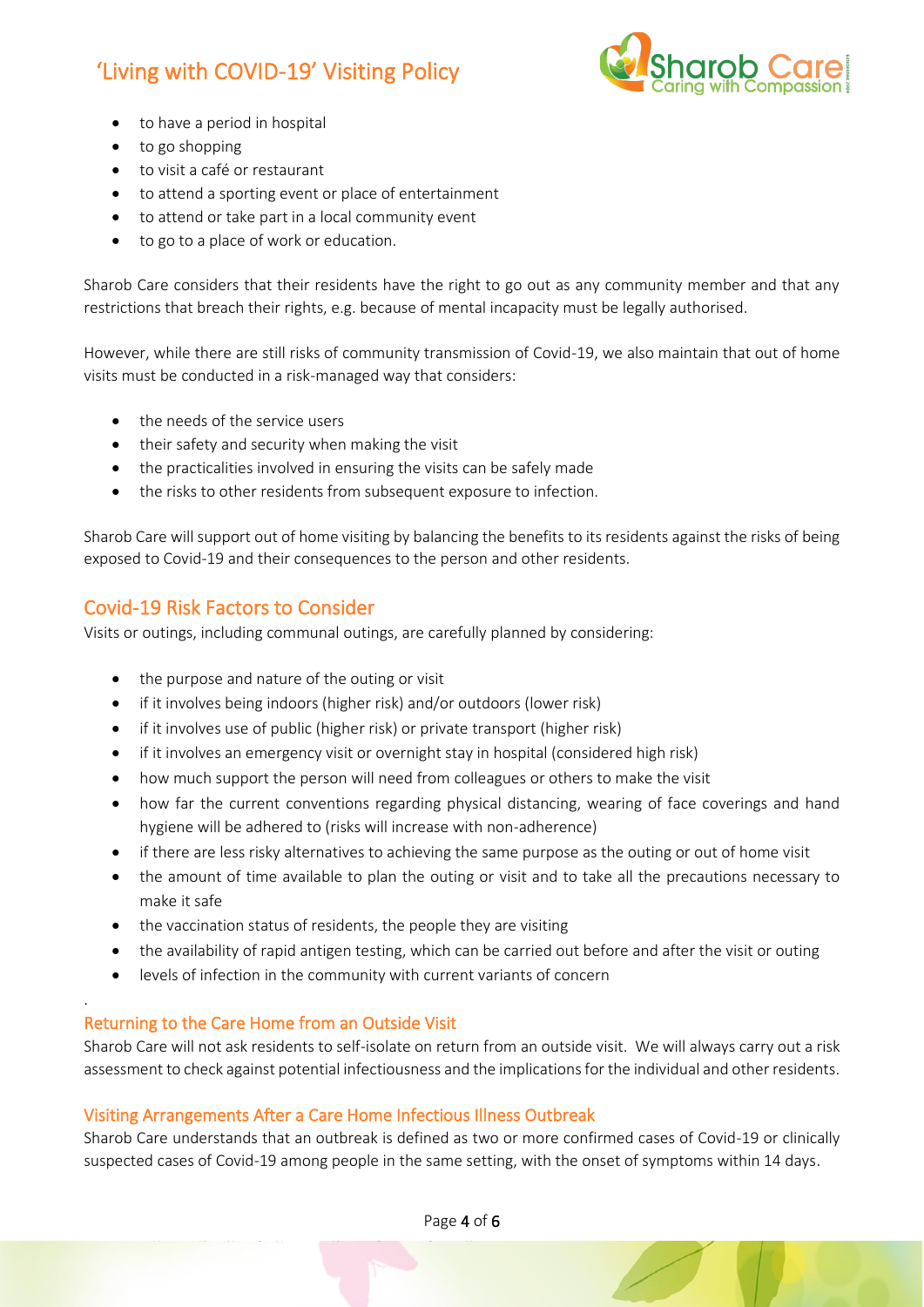

With any outbreak the care home will notify and seek advice from the local Health Protection Agency (HPA) on the precise measures to take, which will depend on the nature and severity of the outbreak.

We also recognise that an outbreak will impact on our visiting arrangements. In the event of an outbreak in any of our care homes, we will allow residents to receive one visitor, who could also be an "essential care giver" (though numbers might be increased in exceptional circumstances such as end of life).

All visitors will be required to follow the home's outbreak management and infection control procedures when visiting.

We might also need to restrict movements out of the care home, but we will always keep access to open areas and gardens, which might also be used for visiting purposes.

If a resident is Covid-19 positive, the essential care giver will be allowed to continue visiting in exceptional circumstances because, for example, the resident is suffering severe distress or is terminally ill. Sharob Care will consider the vulnerability and vaccination status of the essential care giver and ensure that they receive appropriate IPC support.

In the event of an outbreak, our homes will maintain contact between residents and their otherwise visitors (who are not essential care givers) by, for example:

- allowing visits in well-ventilated spaces with substantial screens, visiting pods or from behind windows
- telephone calls
- video calls
- newsletters
- emails, letters, cards or photographs.

In organising any arrangements, our care homes will carry out a risk assessment of the impact of the outbreak and of the feasibility of alternative visiting arrangements, which will not increase the infection risks. Sharob Care understands that we might need the advice of the local Health Protection Team and Local Authority to carry out the risk assessment and to act on its outcomes.

Sharob Care understands that if the outbreak appears contained as evidenced by negative whole care home Covid-19 testing, the outbreak control restrictions may be lifted following a risk assessment by the HPT. This may mean that outbreak measures may only be in place for seven to 14 days depending on the test results and no new cases, allowing the current visiting arrangements to resume.

### Mental Capacity

The care home will observe the rights of residents who may lack the relevant mental capacity needed to make particular decisions about their needs for visits and visiting plans. It will make all such arrangements in line with individual needs by following best interests decision making as set out in the mental capacity laws, and where appropriate in consultation with their advocates or those with power of attorney.

It also recognises that people with dementia or without mental capacity for other reasons might be the ones who will benefit most by regular, structured visiting at all times, and whose needs should be given priority in emergency situations.